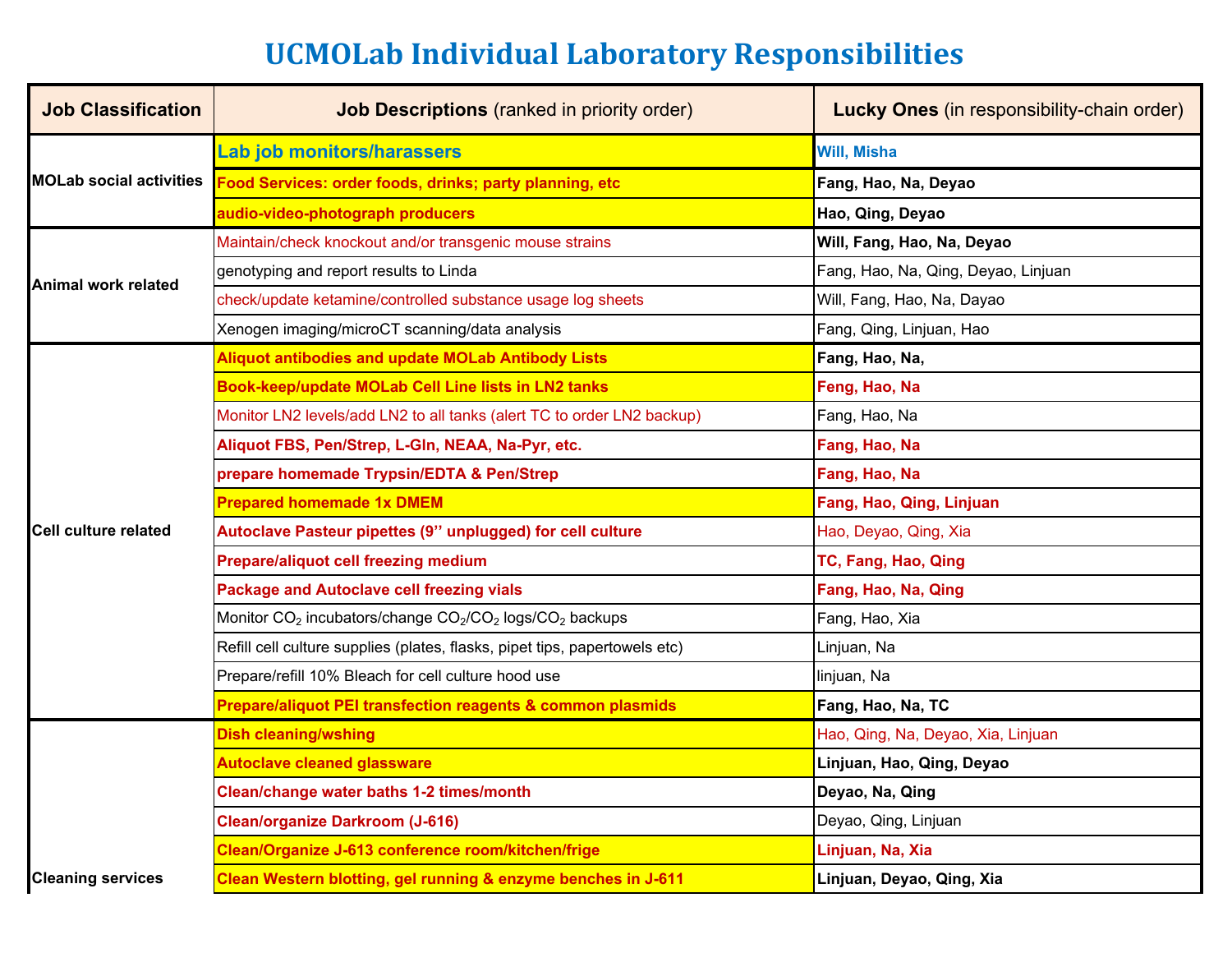|                                    | Remove ice/week & Vacuum -80 <sup>0</sup> C freezer filters/month        | Hao, Deyao, Qing                         |
|------------------------------------|--------------------------------------------------------------------------|------------------------------------------|
|                                    | Refill paper towels, gloves, 70% ethanol & Windex in J-611, J-616, J-620 | Linjuan, Na                              |
|                                    | <b>Vacuum ceiling filters</b>                                            | Xia, Qing, Kai                           |
|                                    | Clean celli culture room floor at least once a week                      | Xia, Deyao, Hao, Qing, Kai               |
|                                    | Drop/pick up Lab coats from E301 (Ortho copy room)                       | Xia, Qing, Deyao, Kai                    |
| <b>Cloning and qPCR</b><br>related | <b>Enzyme Managers @-40C</b>                                             | Fang, Hao, Na, TC                        |
|                                    | <b>Prepare 1Kb DNA Ladder</b>                                            | Fang, Hao, Na, TC                        |
|                                    | LB plates (LB/Amp, LB/Kan, LB/Spn etc plates), LB medium                 | Hao, Na, Deyao, Qing, Kai                |
|                                    | prepare/aliquot electro-competent DH10B, BJ/AdEasy, & DB3.1 cells        | Fang, Hao, Na, Deyao                     |
|                                    | prep/aliquot PCR reagents (dNTPs, 10xBuffer, DMSO and 1kb+ aliquots)     | Fang, Hao, Na, TC                        |
|                                    | <b>Prepare MOLab Magic Columns for gel purification</b>                  | Fang, Hao, Na, Deyao, Qing, Linjuan, Kai |
|                                    | prep/aliquot lab stocks: 6xGSB, Amp/Kan/Strept/Tet/Spectinomycin stocks  | TC, Fang, Hao, Na, Deyao, Qing           |
| <b>General stocks</b>              | Oversee MOLab important stocks @ Sanyo -80C freezer                      | Fang, Hao, TC                            |
|                                    | Aliquot/check SYBR Green qPCR 2x stocks                                  | Fang, Hao, TC                            |
|                                    | 25xTAE and 1xTAE preparations                                            | Hao, Deyao, Qing, Linjuan, Na            |
|                                    | <b>BD-I and BD-III preparations</b>                                      | Fang, Hao, Deyao, Qing                   |
|                                    | Prep/aliquot glycogen stocks                                             | Fang, Hao, Na                            |
|                                    | <b>Aliquot PCR-grade ddH2O</b>                                           | Fang, Hao, Na, Deyao, Qing, Linjuan, Kai |
|                                    | Prepare/autoclave 1x PBS                                                 | Hao, Deyao, Qing, Linjuan, Kai           |
|                                    | Dry-ice order alert                                                      | Fang, Hao, Na, Qing                      |
|                                    | Pick up reagents from Fisher GCIS Storeroom or KCBD, etc.                | Fang, Hao, Deyao, Qing, Na               |
|                                    | Receive and put away lab deliveries (except oligos)                      | Fang, Hao, Deyao, Qing                   |
|                                    | Receive and put away lab oligo orders                                    | Fang, Hao, Na, Deyao                     |
| <b>Histology related</b>           | Teach/Perform tissue processing/embeddign/H & E & special staining       | Misha, Fang, Hao, Xia                    |
|                                    | check supplies for tissue processing, stainings, slides and coverslips   | Hao, Yongtao, Misha, Xia                 |
|                                    | Clean J-337 histology processor/sectioning/staining areas                | Hao, Misha, Xia, Deyao, Qing             |
|                                    | Check/empty vacuum traps in the cell culture room                        | Hao, Deyao, Qing, Xia                    |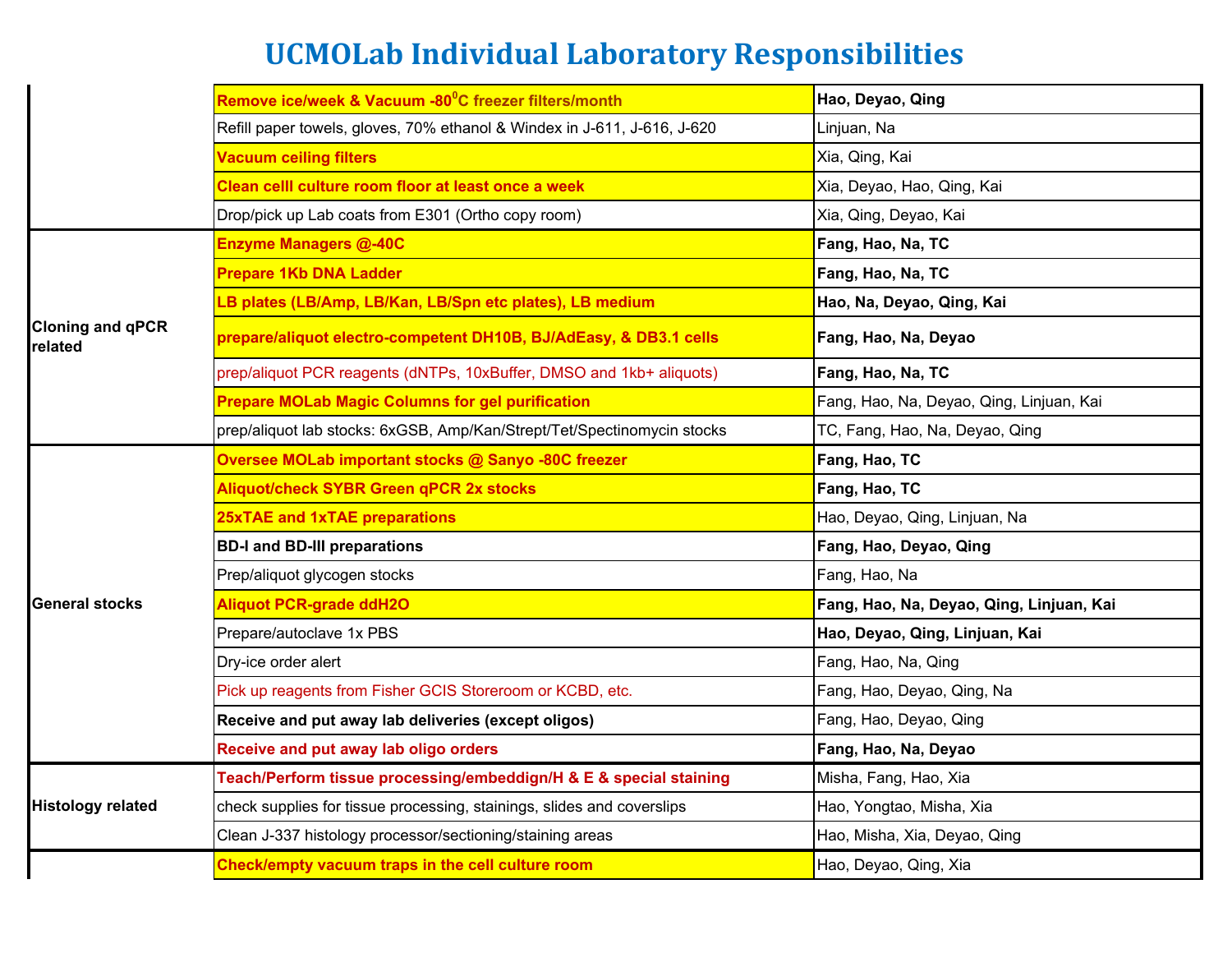| <b>Safey and waste</b><br>disposal related | Dispose biohazard waste to red bin (for pickup, call 2-6296)           | Will, Misha, Fang, Deyao |
|--------------------------------------------|------------------------------------------------------------------------|--------------------------|
|                                            | fill weekly log sheet of eye-washer check in J-611 and J-620           | <b>Will</b>              |
|                                            | check/dispose sharps disposal containers                               | <b>Will</b>              |
|                                            | call Safety Office for pre-packaged sharps and chemical waste pick-ups | lWill                    |
| MISC.                                      | 10x PCR buffer, 2x AdV storage buffer, AdV List, Plasmid Lists, etc.   | ITC                      |